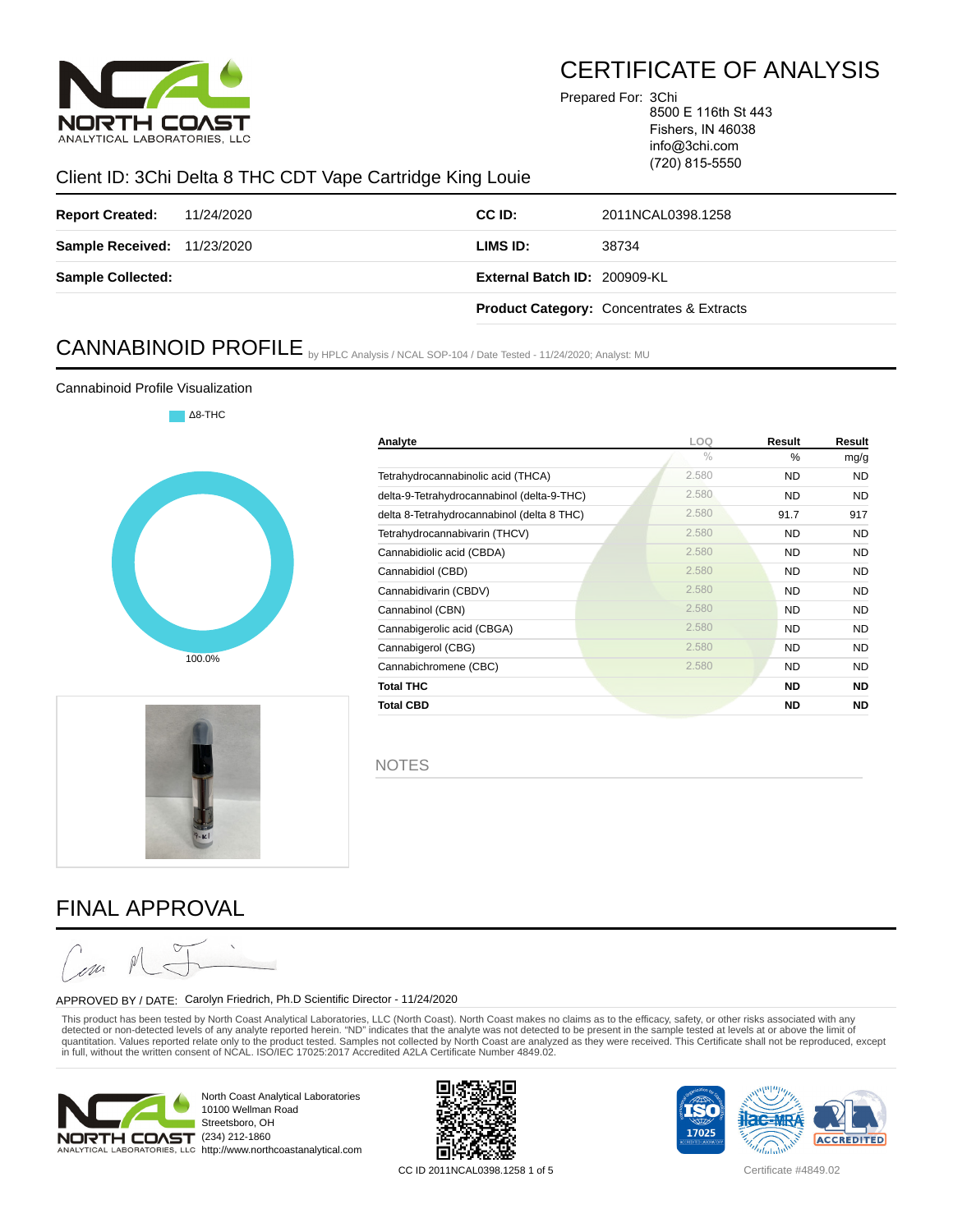

Prepared For: 3Chi

8500 E 116th St 443 Fishers, OH 46038 info@3chi.com (720) 815-5550

#### Client ID: 3Chi Delta 8 THC CDT Vape Cartridge King Louie

| <b>Report Created:</b> 11/24/2020  | CC ID:                       | 2011NCAL0398.1258                                    |
|------------------------------------|------------------------------|------------------------------------------------------|
| <b>Sample Received: 11/23/2020</b> | LIMS ID:                     | 38734                                                |
| <b>Sample Collected:</b>           | External Batch ID: 200909-KL |                                                      |
|                                    |                              | <b>Product Category: Concentrates &amp; Extracts</b> |

# RESIDUAL SOLVENTS by Headspace GCMS / NCAL SOP-105 / Date Tested - 11/23/2020; Analyst: MU

| Analyte       |  | LOQ   | Result    |
|---------------|--|-------|-----------|
|               |  | PPM   | PPM       |
| Acetone       |  | 43.00 | <b>ND</b> |
| Benzene       |  | 0.75  | <b>ND</b> |
| <b>Butane</b> |  | 43.00 | <b>ND</b> |
| Ethanol       |  | 43.00 | <b>ND</b> |
| Heptane       |  | 43.00 | <b>ND</b> |
| Isopropanol   |  | 43.00 | <b>ND</b> |
| n-Hexane      |  | 43.00 | <b>ND</b> |
| Pentane       |  | 43.00 | <b>ND</b> |
| Propane       |  | 43.00 | <b>ND</b> |
| Toluene       |  | 43.00 | <b>ND</b> |
| Xylenes       |  | 43.00 | <b>ND</b> |
|               |  |       |           |
|               |  |       |           |

**NOTES** 

### FINAL APPROVAL



#### APPROVED BY / DATE: Carolyn Friedrich, Ph.D Scientific Director - 11/24/2020

This product has been tested by North Coast Analytical Laboratories, LLC (North Coast). North Coast makes no claims as to the efficacy, safety, or other risks associated with any detected or non-detected levels of any analyte reported herein. "ND" indicates that the analyte was not detected to be present in the sample tested at levels at or above the limit of quantitation. Values reported relate only to the product tested. Samples not collected by North Coast are analyzed as they were received. This Certificate shall not be reproduced, except<br>in full, without the written consen



North Coast Analytical Laboratories 10100 Wellman Road Streetsboro, OH NALYTICAL LABORATORIES, LLC http://www.northcoastanalytical.com



CC ID 2011NCAL0398.1258 2 of 5 Certificate #4849.02

TS0 17025 **ACCREDITED**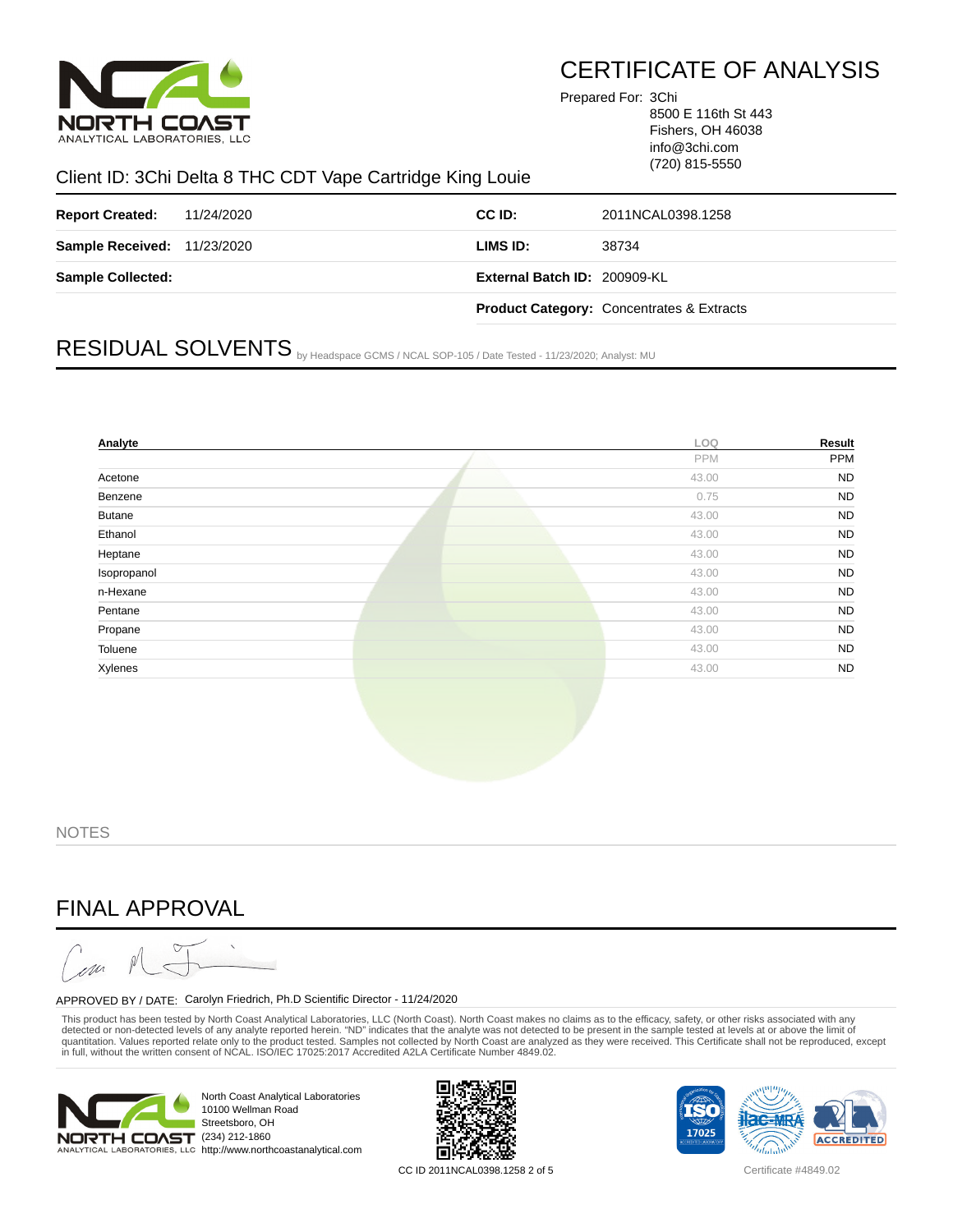

Prepared For: 3Chi

8500 E 116th St 443 Fishers, OH 46038 info@3chi.com (720) 815-5550

### Client ID: 3Chi Delta 8 THC CDT Vape Cartridge King Louie

| <b>Report Created:</b> 11/24/2020  | CC ID:                       | 2011NCAL0398.1258                                    |
|------------------------------------|------------------------------|------------------------------------------------------|
| <b>Sample Received: 11/23/2020</b> | LIMS ID:                     | 38734                                                |
| <b>Sample Collected:</b>           | External Batch ID: 200909-KL |                                                      |
|                                    |                              | <b>Product Category: Concentrates &amp; Extracts</b> |

PESTICIDES by LC MS/MS Analysis / NCAL SOP-102 / Date Tested - 11/24/2020; Analyst: DS

| Analyte     | LOO   | Result    | Analyte            | LOO  | Result    |
|-------------|-------|-----------|--------------------|------|-----------|
|             | PPB   | PPB       |                    | PPB  | PPB       |
| Abamectin   | 50.0  | <b>ND</b> | Imidacloprid       | 10.0 | <b>ND</b> |
| Aldicarb    | 10.0  | <b>ND</b> | Myclobutanil       | 50.0 | <b>ND</b> |
| Bifenazate  | 20.0  | <b>ND</b> | Paclobutrazol      | 10.0 | <b>ND</b> |
| Cyfluthrin  | 100.0 | <b>ND</b> | Piperonyl Butoxide | 10.0 | <b>ND</b> |
| Daminozide  | 50.0  | <b>ND</b> | Pyrethrin 1        | 28.1 | <b>ND</b> |
| Diazinon    | 5.0   | <b>ND</b> | Spinosyn A         | 5.0  | <b>ND</b> |
| Dichlorvos  | 50.0  | <b>ND</b> | Spinosyn D         | 5.0  | <b>ND</b> |
| Dimethoate  | 10.0  | <b>ND</b> | Spirotetramat      | 20.0 | <b>ND</b> |
| Etoxazole   | 10.0  | <b>ND</b> | Thiamethoxam       | 10.0 | <b>ND</b> |
| Flonicamid  | 30.0  | <b>ND</b> | Trifloxystrobin    | 10.0 | <b>ND</b> |
| Fludioxonil | 10.0  | <b>ND</b> |                    |      |           |
|             |       |           |                    |      |           |

**NOTES** 

### FINAL APPROVAL

m

#### APPROVED BY / DATE: Carolyn Friedrich, Ph.D Scientific Director - 11/24/2020

This product has been tested by North Coast Analytical Laboratories, LLC (North Coast). North Coast makes no claims as to the efficacy, safety, or other risks associated with any detected or non-detected levels of any analyte reported herein. "ND" indicates that the analyte was not detected to be present in the sample tested at levels at or above the limit of quantitation. Values reported relate only to the product tested. Samples not collected by North Coast are analyzed as they were received. This Certificate shall not be reproduced, except<br>in full, without the written consen



North Coast Analytical Laboratories 10100 Wellman Road Streetsboro, OH NALYTICAL LABORATORIES, LLC http://www.northcoastanalytical.com



CC ID 2011NCAL0398.1258 3 of 5 Certificate #4849.02

TS0 17025 **ACCREDITED**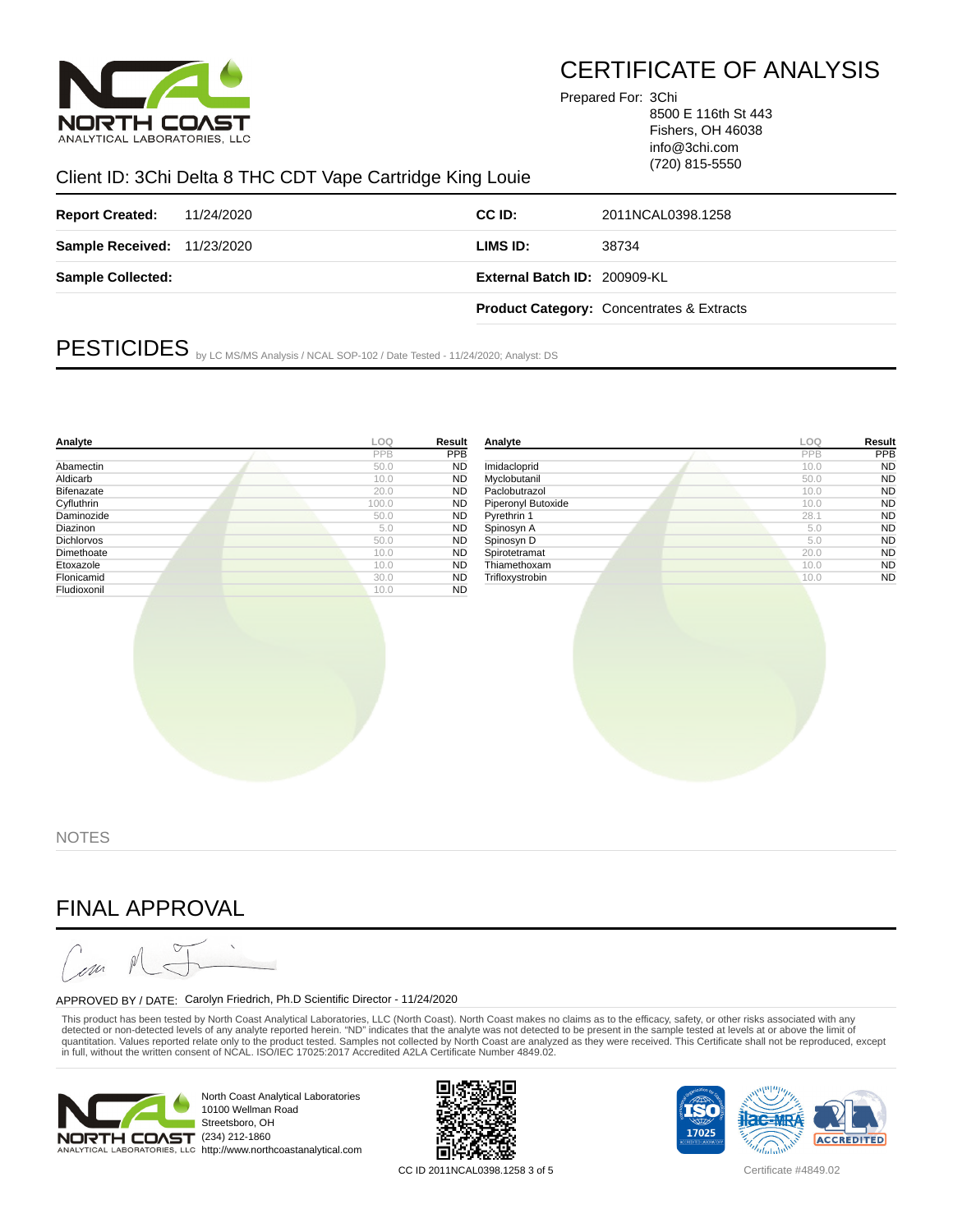

Prepared For: 3Chi

8500 E 116th St 443 Fishers, OH 46038 info@3chi.com (720) 815-5550

#### Client ID: 3Chi Delta 8 THC CDT Vape Cartridge King Louie

| <b>Report Created:</b> 11/24/2020  | CC ID:                       | 2011NCAL0398.1258                                    |
|------------------------------------|------------------------------|------------------------------------------------------|
| <b>Sample Received: 11/23/2020</b> | LIMS ID:                     | 38734                                                |
| <b>Sample Collected:</b>           | External Batch ID: 200909-KL |                                                      |
|                                    |                              | <b>Product Category: Concentrates &amp; Extracts</b> |

# MYCOTOXINS by LC MS/MS Analysis / NCAL SOP-102 / Date Tested - 11/24/2020; Analyst: DS

| Analyte        | <b>LOO</b> | Result    |
|----------------|------------|-----------|
|                | PPB        | PPB       |
| Aflatoxins     | 5.0        | <b>ND</b> |
| <b>B1</b>      | 5.0        | <b>ND</b> |
| B <sub>2</sub> | 5.0        | <b>ND</b> |
| G <sub>1</sub> | 5.0        | <b>ND</b> |
| G <sub>2</sub> | 5.0        | <b>ND</b> |
| Ochratoxin A   | 20.0       | <b>ND</b> |

**NOTES** 

### FINAL APPROVAL

m

#### APPROVED BY / DATE: Carolyn Friedrich, Ph.D Scientific Director - 11/24/2020

This product has been tested by North Coast Analytical Laboratories, LLC (North Coast). North Coast makes no claims as to the efficacy, safety, or other risks associated with any detected or non-detected levels of any analyte reported herein. "ND" indicates that the analyte was not detected to be present in the sample tested at levels at or above the limit of quantitation. Values reported relate only to the product tested. Samples not collected by North Coast are analyzed as they were received. This Certificate shall not be reproduced, except<br>in full, without the written consen



North Coast Analytical Laboratories 10100 Wellman Road Streetsboro, OH NALYTICAL LABORATORIES, LLC http://www.northcoastanalytical.com



CC ID 2011NCAL0398.1258 4 of 5 Certificate #4849.02

TS0 17025 **ACCREDITED**